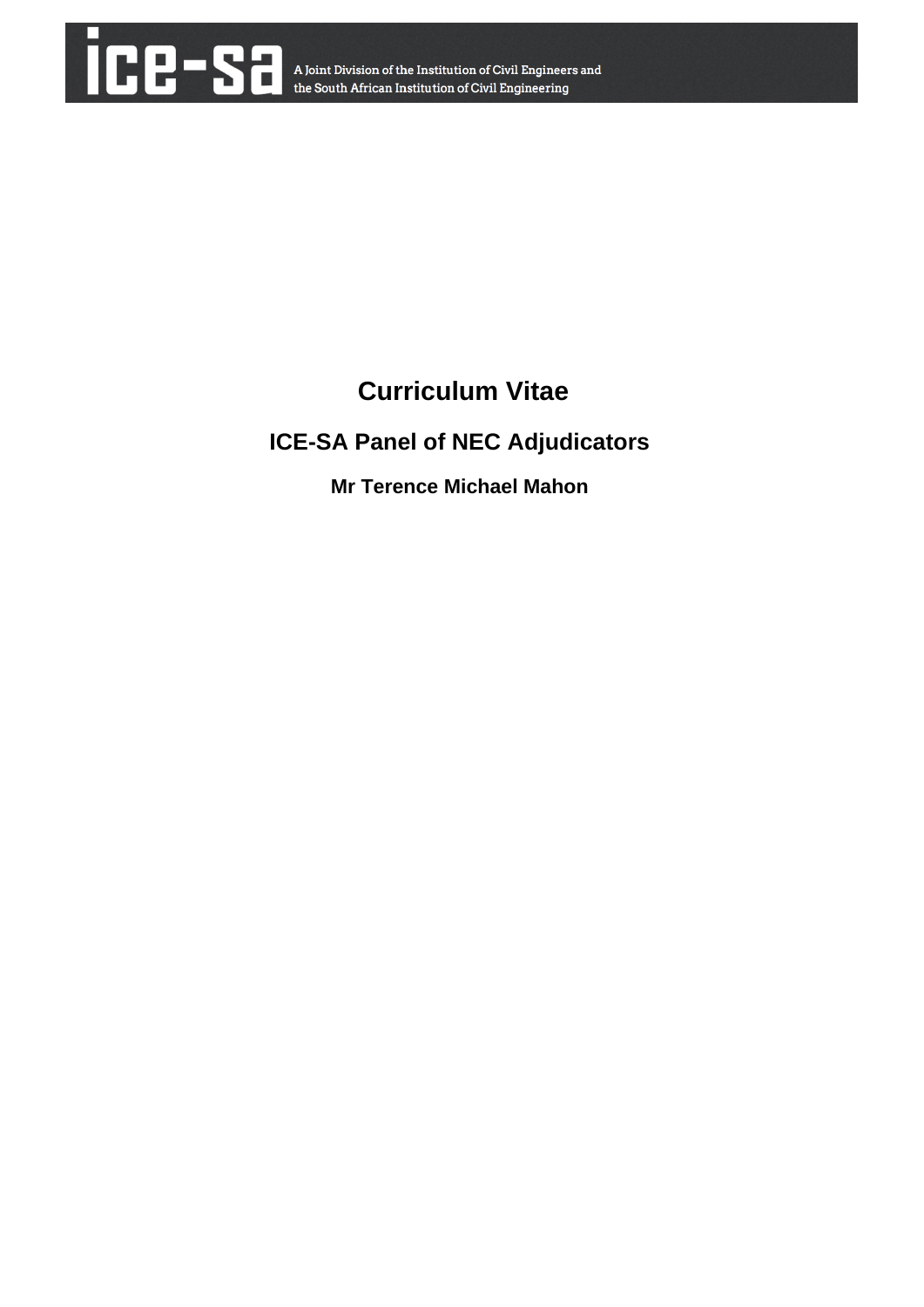

A Joint Division of the Institution of Civil Engineers and the South African Institution of Civil Engineering

### **Personal Details:**

**Forenames:** Terence Michael **Surname:** Mahon **Gender:** Male **Language:** English

#### **Contact Details Contact Details**

 **Email:** terry@terrymahon.co.za **Cellphone:** 082 491 8729 **Home:** 082 321 7778 **Work:** 011 568 0460

 **Province:** Gauteng **Country:** South Africa **Nationality:** South African **Town**: Johannesburg

#### **Professional**

**Company Name:** Terry Mahon Attorneys **Job Title:** Attorney

#### **Contract Experience:**

- Bachelor of Law
- FA Arb
- Harvard Business School 2008 (Leading Professional Service Firms)
- Cambridge University Construction Law Summer School 2014 (This dealt extensively with NEC and FIDIC Contracts)+
- FIDIC
- NEC
- JBCC
- JCT
- And other standard form contracts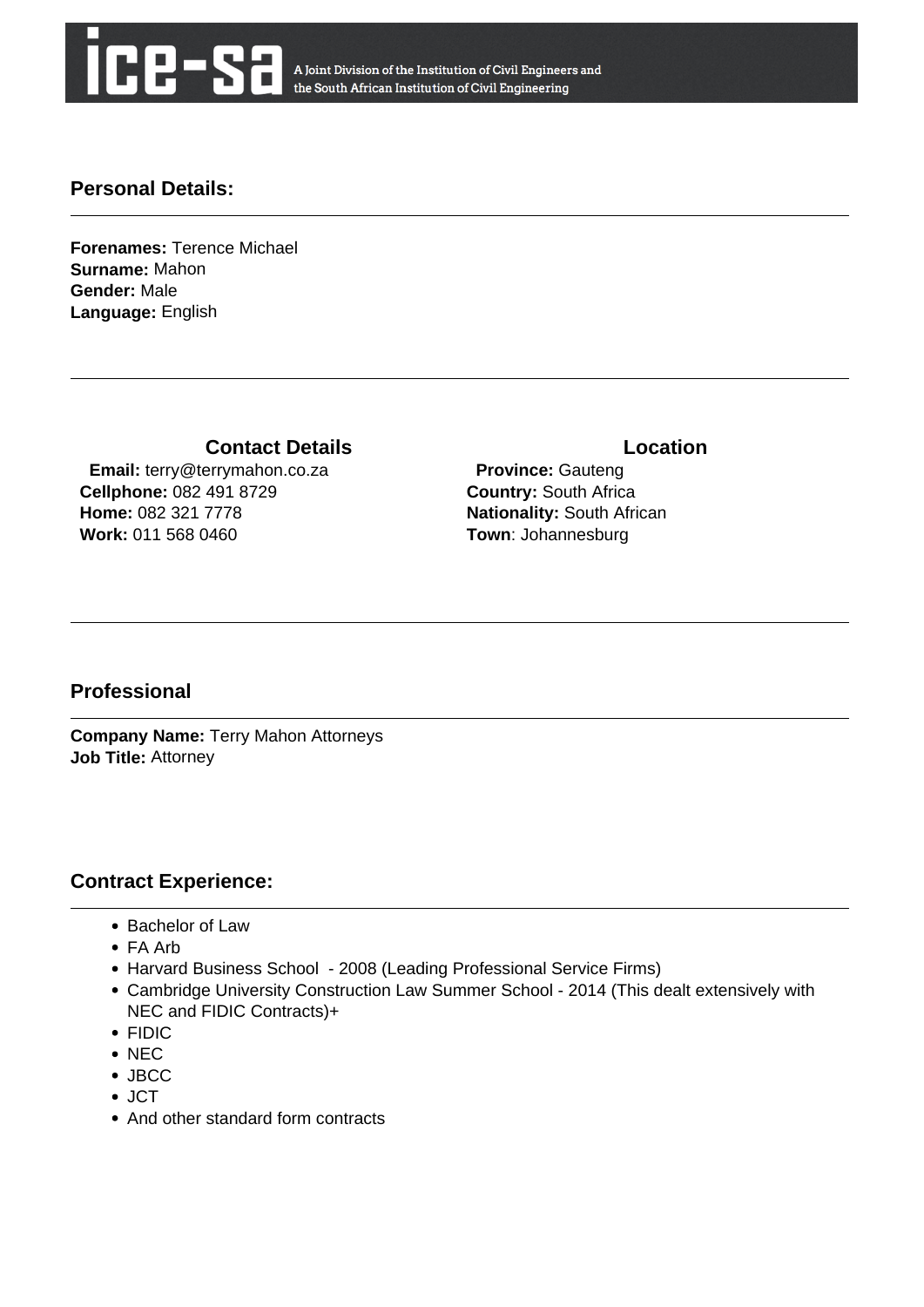## **Career Overview:**

- Partner in Mahon & Company from 1971 to 1980.
- Partner in Adams & Adams from 1980 to 1996 (served on Management Committee and as Chairman of the General Law Department, and Chairman of the Johannesburg, Cape Town and Durban offices).
- Director of Routledge Modise Incorporated from 1 July 1996 to 30 June 2010. Routledge Modise was the Eversheds office in South Africa from April 2008 until 2013 and is now known as Hogan Lovells.
- Chairman of Routledge Modise Incorporated from April 1997 to 30 June 2010.
- Board Member of Eversheds International from 2008 to 2010.
- Presently practicing as Terry Mahon Attorneys.

# **NEC Experience:**

- Has advised on EPC Contracts in South Africa and neighbouring countries. These include the Lesedi and Letsatsi projects referred to below and many more.
- Has also provided legal advice in regard to the Kusile Power Station project, Medupi Power Station project and the Ingula Pumped Station project.
- Solar Energy: Provided legal advice and professional legal services on 3 PV Projects:-
	- Lesedi and Letsatsi being undertaken by the South Africa subsidiaries of the companies Cobra-Gran Solar-Kensani;
	- and Boshoff in Tokologo, being undertaken by Engala (Pty) Limited ( Engala (Pty)Ltd a joint venture of Isolux Corsan of Spain and Basil Read Matoma (Pty) Limited
- Has considerable experience in general commercial work including structuring of companies, mergers and acquisitions.
- Construction, Engineering and Mining project work in South Africa and Sub-Saharan Africa.

## **Built Environment Experience:**

Has handled many of the largest arbitration and litigation matters in South Africa, including disputes relating to Mossgas, Lesotho Highlands Water Scheme, N3 Toll Road and Platinum Highway. He has dealt with major contracts and/or arbitrations in the United States of America, the United Kingdom, various European countries, Ghana, Nigeria, Mali, Tanzania, Lesotho, Botswana, Namibia, Zimbabwe, Mozambique and Zambia.

Former vice-president for Africa of the London Court of International Arbitration. Has acted as arbitrator in numerous disputes of a commercial nature, including construction and engineering disputes.

Considerable Experience in acting as a member of Dispute **Adjudication Boards :-**

One man Dispute Adjudication Board on dispute relating to the Gautrain project,

Presently Chairman of Dispute Adjudication Board for Mokolo Pipeline project;